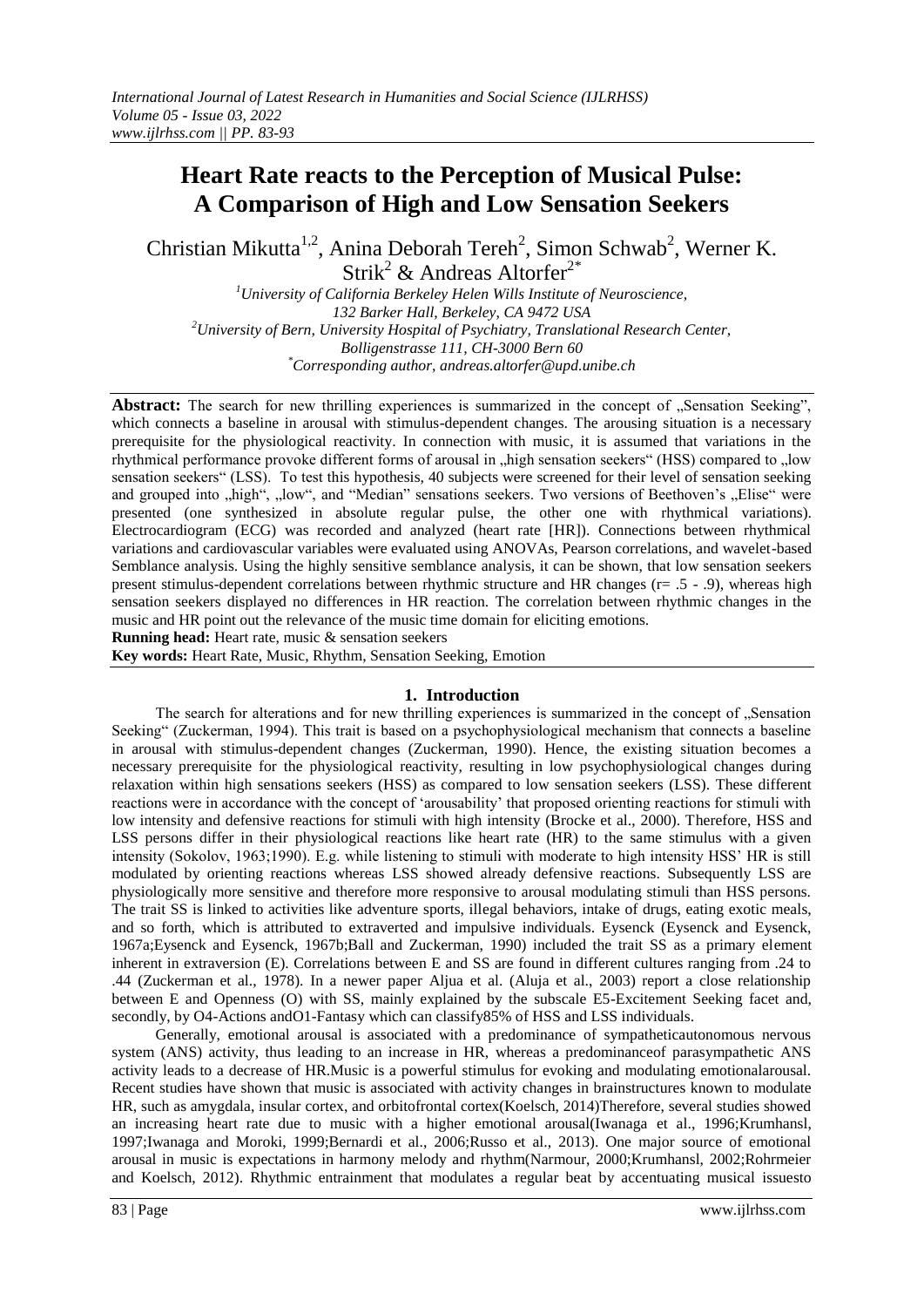# *International Journal of Latest Research in Humanities and Social Science (IJLRHSS) Volume 05 - Issue 03, 2022*

# *www.ijlrhss.com || PP. 83-93*

increase tension in musical performance is called "tempo rubato" (Finck and Paderewski, 1909;Hudson, 1994;Zatorre and Krumhansl, 2002;Koelsch et al., 2008;Mikutta et al., 2013). The application of "Tempo Rubato" results, therefore, in expectation errors and therefore breaches in expectation in the time domain ("temporal expectation"): An expected note can become unexpected when it appears early (anticipation) or late (delay/retardation) (Large and Palmer, 2002;Rohrmeier and Koelsch, 2012). These breaches in temporal expectations are capable of altering HR,and as a result emotional arousal(Mikutta et al., 2013). Since emotional arousal states change rapidly over time during listening to music, a continuous subjective measurement of arousal was frequently used to assess changes in emotional arousal over time (Schubert, 2005;Mikutta et al., 2012). Emotional arousal ratings seem to be independentof consonance or dissonance but strongly connected with music expectation (Huron 2006) and loudness (Schubert, 2005;Mikutta et al., 2014).

Differences in sound and music induced emotional arousal within SS seems to be driven by different occurrences of orientating and defensive reaction. Therefore,compared to HSS-, LSS-persons are more prone to defensive reactions with subsequently more intense emotional arousal and heart rate changes.(Ridgeway and Hare, 1981) as well as (Zuckerman, 1990) showed an orientation reaction (deceleration of HR) in HSS as opposed to a defensive reaction (acceleration of HR) in LSS due to unexpected tones.

In connection with music, it is assumed that certain styles produce different forms of emotional arousal in HSS as compared to LSS (Arnett, 1991;McNamara and Ballard, 1999;Weisskirch and Murphy, 2004;Nater et al., 2005). Based on behavioral data, HSS seem to prefer music with high intensity like hard rock, or high complexity(Litle and Zuckerman, 1986). However, HSS persons show less physiological arousal even during stimulating music than LSS persons (Gerra et al., 1996;Nater et al., 2005).

It was the aim of the presented exploratory study to investigate the influence of SS on rhythmic expectations and complexity in naturalistic music. We use two different versions of a music piece with a regular rhythm (low complexity with no breach of expectations) versus a "Tempo Rubato" shaped (high complexity with high breach of expectations) interpretation. We measured the HR and continuous subjective arousal ratings while the participants listened to the music. First we investigated the connection between subjective arousal ratings, HR and sound intensity by computing the correlations over time of those variables.

Second, for an in depth analysis of the irregular version of the music, we computed the correlations between HR and differences of beat between the rhythmical regular and irregular versions of the music(overall "Tempo Rubato") and the differences within the irregular version (local "Tempo Rubato")using semblance analysis. By that method we were able to analyze the correlationas a function of both scale (or wavelength) and time. Therefore, it is possible to compare the correlation of the rhythmical irregularity and HR within different time segments and frequency domains (Cooper and Cowan, 2008).

We assumed that HSS will result mainly in a orientation response and therefore in less change of HR due to the rhythmic expectancy breaches. Correspondingly LSS will result in a defensive reaction and therefore present more changes in HR due to the music stimulus. Therefore, we hypothesize a positive correlation between the HR and the differences in beat within the LSS group. Furthermore, we assume a neutral to negative correlation within the HSS group.

## **2.1 Stimuli**

## **2. Materials and Methods**

Two different performances of Beethoven"s "For Elise" (WoO Nr. 59, a-minor) were used as musical stimuli; this piece was chosen 1) for avoiding a novelty effect 2) its aptness for an interpretation with "tempo rubato", and 3) its easy harmonic and melodic structure. The two versions can be distinguished on the bases of their temporal progressions and points of dynamic emphasis.

- (1) A synthesizer produced the first presentation (regular interpretation [r]) resulting in a regular rhythm and an equalized sound intensity.
- (2) The second (irregular interpretation, [ir]) was played by Siang Wong who applied the concept of "Tempo Rubato" in a sophisticated way and used dynamic variations to underline harmonic conditions (Hudson, 1994).

Measured sound intensity (SI) in both interpretations ranged 51–83 dB. The durations of both interpretations were adjusted to 180 s.

## **2.2 Apparatus**

Standardized instructions, musical performances, and temporal linkage to physiological variables were monitored by the PsyScope X experimental software package (Cohen et al., 1993). We used a Technics® SU V-306 M2 amplifier and Technics® headphones. Subjective ratings, SI, electrocardiograms (ECG), and respiration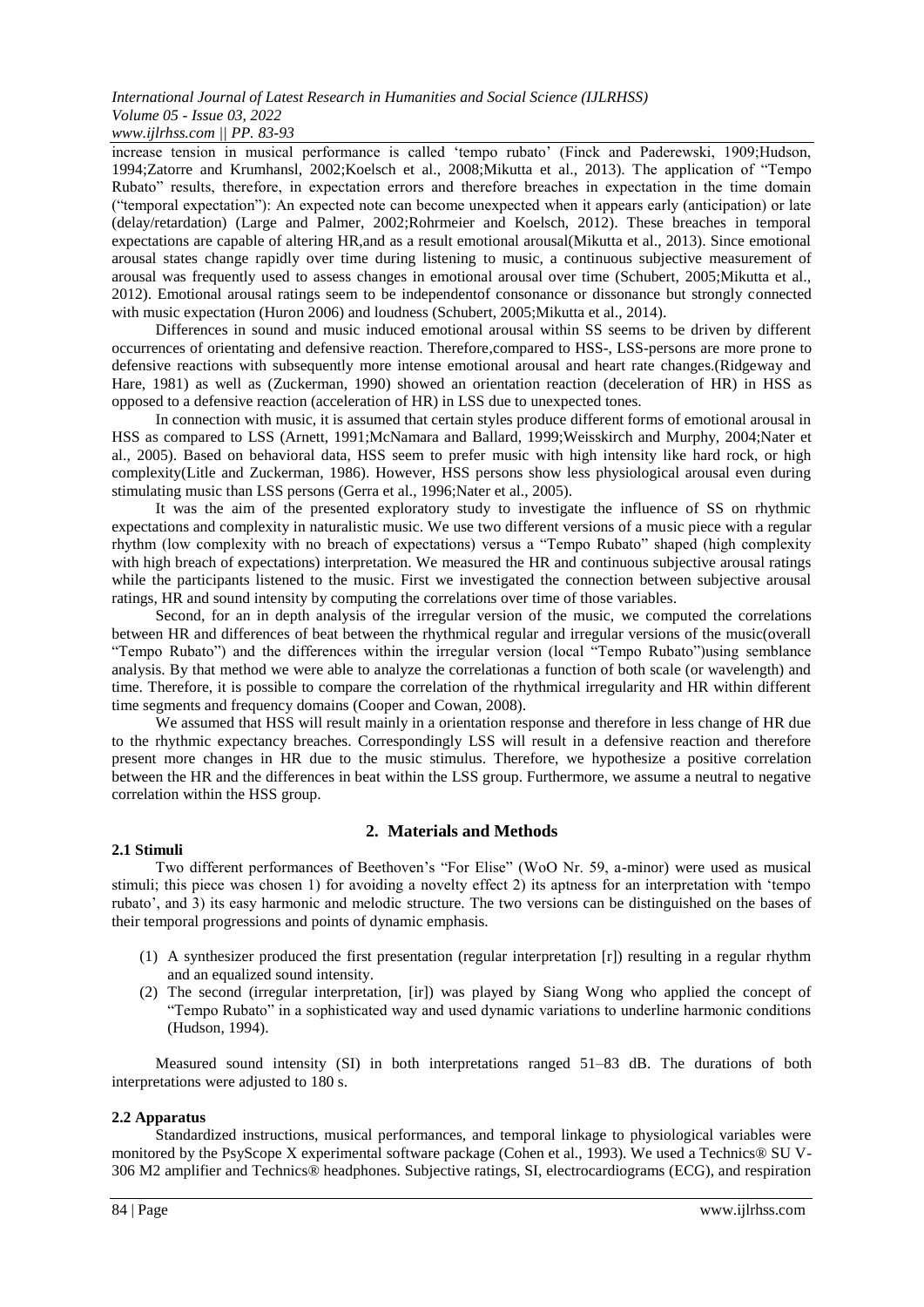(RSP) were recorded simultaneously via PowerLab (AdInstruments) and LabChart Software version 7.2.5. Recording frequency was set up at 4 KHz to control for the coordination between channels (music and psychophysiological variables).

## **2.3. Procedure**

During the entire experiment, the participants sat in a comfortable chair in a sound-shielded room. They were asked to listen to the two different versions of Beethoven's "For Elise" carefully without focusing on a particular aspect of the music. Additionally, the participants were asked to rate their subjective levels of tension using a joystick while listening to the music. They were instructed to move the joystick forward when they felt heightened inner tension due to the music, independently of affective valence. When they felt reduced inner tension, they were instructed to move the joystick backward. Three Ag/AgCl electrodes were attached to the chest to measure ECG, and a RSP belt was adjusted around the chest. An adaptation period of approximately 10 min before each session allowed cardiovascular measurements and RSP to stabilize. Time between the first and the second version and the relaxation measurement was 3 min. Throughout the entire sequence (relaxation – Interpretations 1 and 2 randomized – relaxation), psychophysiological variables (ECG and RSP) and subjective ratings were recorded simultaneously.

Before the physiological measurements were collected, each subject participated in a 3-min training session in order to become familiar with the rating instrument; another piece of music was presented during this training. After the experiment, the participants completed a questionnaire containing questions on their age and gender in a 15-minutes session. Furthermore, musical education (training in musical instruments, duration of training), recognition of musical stimuli and overall differences in interpretations, as well as liking vs. disliking for the piece were assessed on a 10-point Likert scale ranging from 1 (maximal dislike) to 10 (maximal like). To collect the trait characteristics of "Sensation Seeking", the German version of the Arnett Inventory of Sensation Seeking (AISS) was used (Roth, 2003b;Roth, 2003a).

## **2.4 Participants**

Forty Caucasian volunteers, 20 men and 20 women, took part in this study. Participants were recruited from December 2012 until March 2013. The exclusion criteria were the presence of central neurological disease, amblyacousia, psychiatric disorders, or current administration of psychotropic medication. Amblyacousia was excluded by testing at the auditory threshold of 5–10 dB at 2000 Hz. Tests were performed using a Diatec screening audiometer (AS-608). Five participants played an instrument, 19 recognized the piece of music as a famous piano piece, and 9 could label the correct title "For Elise". An overall rating shows that all participants perceived a difference between the two interpretations (mainly in respect of rhythm and general interpretation). The mean rating of liking for the presented piece on a 10-point Likert scale (1: maximal dislike; 10: maximal like)was 7.3 (range 3-10, SD=1.94).

The study was approved by the Ethics Committee of the State of Bern and has therefore been performed in accordance with the ethical standards laid down in the 1964 Declaration of Helsinki and its amendments. All subjects gave their written informed consent prior to their inclusion in the study.

## **2.5 Groups**

For a categorization of the volunteers into groups of high and low sensation seeking (HSS and LSS) the distribution of the summary scores of the Sensation Seeking Questionnaire (AISS) was used. The analysis of the AISS-D revealed total-scores between 41 and 76. The Median was 55 points.

For pointing out and controlling differences in LSS and HSS we built 2 groups:

(1) The HSS and (2) LSS group: Only participants representing the full concept of high and low sensation seeking, were included (AISS scores exceeding the upper (75-100%) for HSS and lower (25-0%) quartile for LSS). This resulted in 22 participants (11 HSS and 11 LSS). The mean age (M) of the whole group was 24.9 years (range: 20–28). The HSS group was comprised of 10 men and 1 woman (M: 25.09, SD: 2.02) while the LSS group was comprised of 10 women and 1 man (M: 24.73, SD: 2.41).

## **2.6 Preprocessing**

The subjective arousal ratings were resampled in a common timescale using spline interpolation. This timescale had 0.1sec intervals, which still allowed capture of the dynamics of the ratings. The means and standard deviations of these interpolated ratings were calculated as individual indices of the mean and variability of the arousal level induced by the music. The sound intensity (SI) variation in the presented interpretations was analyzed by computing the sound pressure level (SPL) of the music as a function of time via the root mean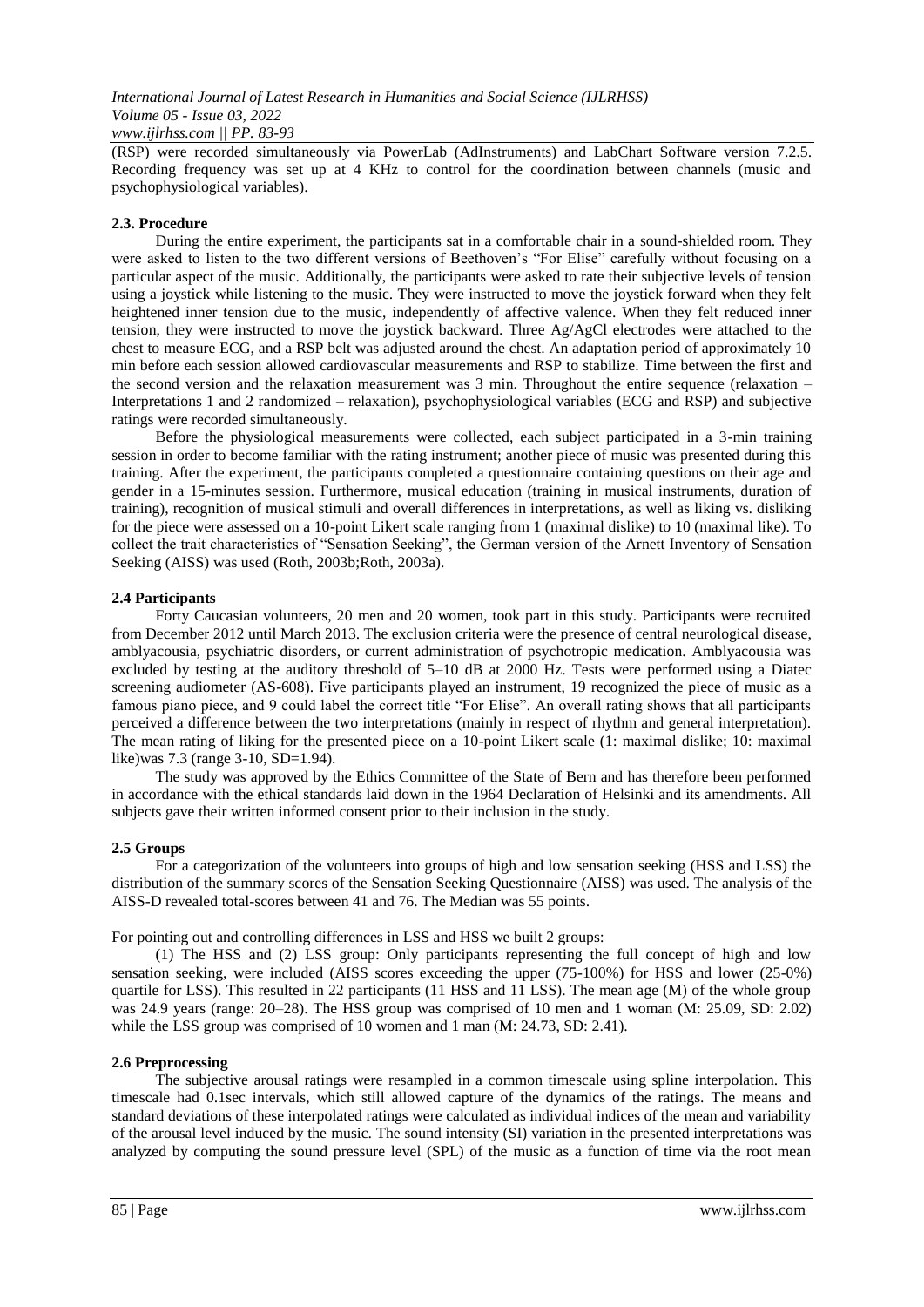square method. For the analyses of the psychophysiological variables and subjective ratings, the sampling rate is reduced to 400 Hz. By measuring the R-R interval, ECGs were translated into HR data.

## **2.7 Main data analysis**

First, in order to control for possible gender effects in the sensation-seeking concept and HR, we conducted single factor ANCOVAs (df:38) over all participants (HSS-group, LSS-group, groups around median, main factor: gender, covariate: AISS score, dependent variable: mean HR of Beethoven"s Elise). To find possible relation between gender and HR, the four parts of "Elise" and a phase of relaxation are analyzed separately. This makes sense because the harmonic and temporal progression is different in the four parts of the piece.

Second, Pearson correlations were computed to detect the global connections between subjective arousal ratings, SI, and HR within and between the interpretations.

Third for investigating the effect of SS on perceiving variations of temporal expectation (i.e. irregularities in rhythm), we compared the rhythmic differences of the (r) and (ir) version by means of the semblance analysis.

Within the semblance analysis (Cooper and Cowan, 2008), two signals can be analyzed as a function of both scale (or wavelength) and time. In such semblance plots, it is possible to compare different time segments (horizontal axis) and frequency domains (vertical axis) of the two signals. Semblance scores range from -1 (strong negative correlation) to 1 (strong positive correlation). Unlike the standard Fourier-transform–based semblance analysis, which is calculated solely as a function of frequency, the continuous wavelet transform (CWT; semblance analysis) is calculated as a function of both scale (or wavelength) and time (or position). This enables the changing phase relationships between the two datasets" HR and changing time (from beat to beat, or differences in beat time between (r) and (ir) interpretation) to be visualized and analyzed (Cooper and Cowan, 2008). The resulting values are ranging between [-1,0, 1]. -1 represents a strong negative correlation, 0 no correlation, and 1 a strong positive correlation. The correlations between the two datasets can be read directly from the colors indicated in Figures 4 and 5; positive, negative, and no correlations are marked in red, blue, and green, respectively.

For defining the difference or regularity of the succeeding beats in the (r) and (ir) versions, we used Audacity 2.0.5 (OSX for Mac, http://audacityteam.org/).Beat onsets are implemented in a separate channel, which can be heard along with the music (channel with beats, which can be edited). Afterwards beats as prominent peeks are measured with the detection of their emergence using a trigger. Based on a time series of beats with its real time in occurrence, differences between beats were calculated. For both versions 123 beats are included in a total time of 175.75 seconds. For (r), these differences are all the same (1.429 seconds). For (ir) differences are ranging from 1.08 to 2.7 seconds (Mean=1.43, Standard Deviation=.29). Three different measures are built: (a). Differences from beat to beat in (r) interpretation, (b) Differences from beat to beat in (ir) interpretation, and (c) Differences beat (r) interpretation – beat (ir) interpretation (cp. Figure 1).



Please note that for the semblance analysis only the irregular HR time series was used. Since we compare how the heart rate reacts to the accelerations and decelerations of the beats.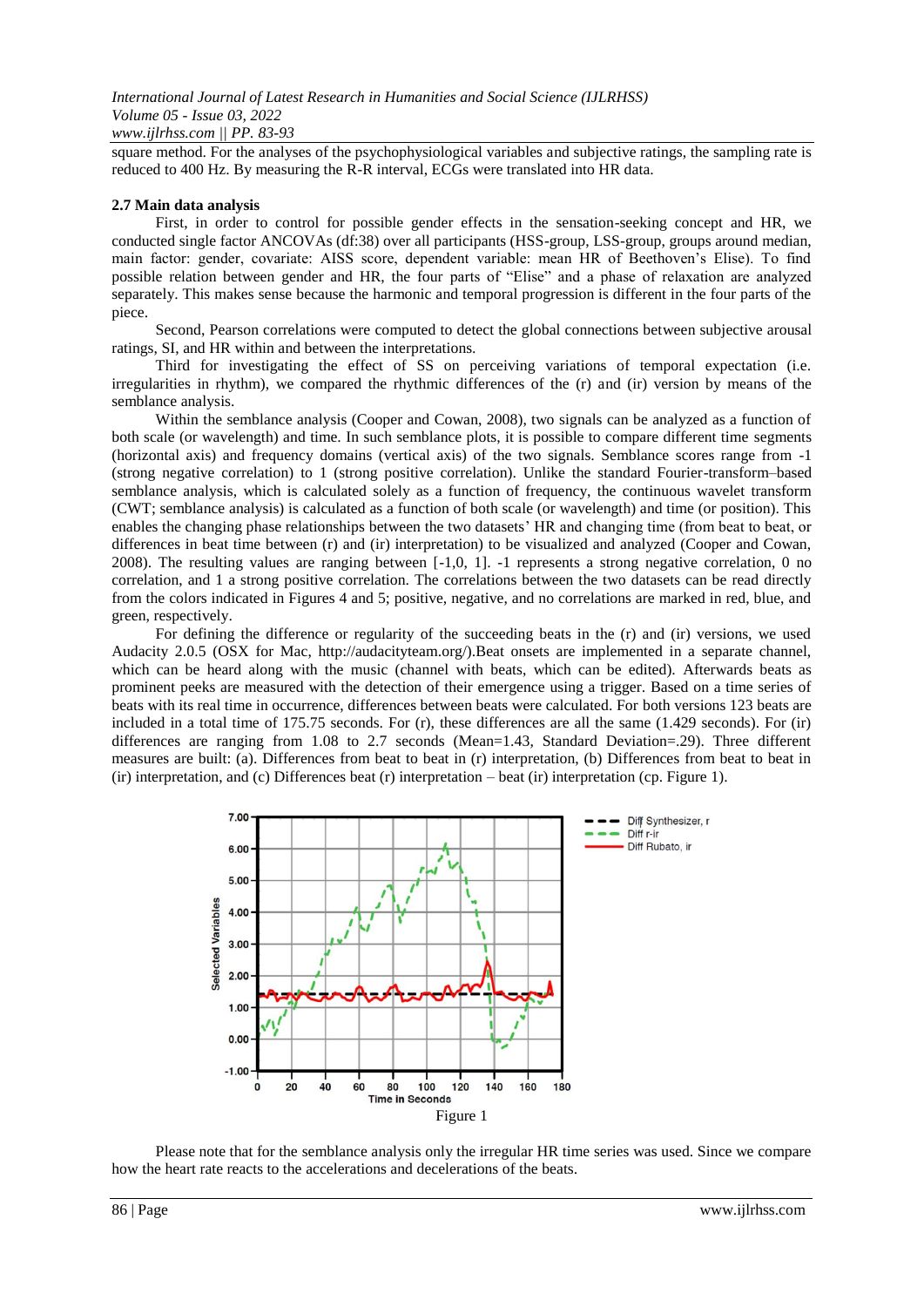#### *www.ijlrhss.com || PP. 83-93*

Therefore,(b) compares the irregularities in beat within the (ir) version, whereas (c) compares the differences in time between (ir) and (r)

A semblance analysis (Cooper and Cowan, 2008;Cooper, 2009) with the factors HR and the measures (b) and (c) was conducted for each individual of the LSS and the HSS group.

For comparing the correlations of (HR) and (differences in beat[b, c]) in LSS and HSS, we computed one-way ANOVAs (df=20) with the factor LLS vs. HSS group. Results were corrected using false discovery rate (FDR)(Benjamini and Hochberg, 1995).

#### **3. Results**

#### **3.1 Sensation Seeking and heart rate**

Table 1 summarizes the HR values for each group and condition. There were no differences in HR between groups in any condition  $(p>0.05$ , for all)

| Table 1. Mean HR during interpretation of "Elise" (ir), (r), and relaxation, in the threesensations seeking groups |  |
|--------------------------------------------------------------------------------------------------------------------|--|
| (HSS – High Sensation Seeking, LSS Low Sensation Seeking, and scores around the median)                            |  |

|              | HSS              | LSS                  | Median group     |  |  |
|--------------|------------------|----------------------|------------------|--|--|
| $\mathbf{r}$ | 70.48 (SD 11.28) | $68.88$ (SD $9.81$ ) | 71.96 (SD 11.51) |  |  |
| r            | 70.93 (SD 10.97) | 70.13 (SD 10.69)     | 74.12 (SD 12.11) |  |  |
| Relaxation   | 68.13 (SD10.83)  | 66.38 (SD 9.74)      | 68.37 (SD 10.98) |  |  |

#### **3.2 Gender effect of mean HR during "for Elise" and Relaxation**

For relaxation (F[1, 38] = .18, p> .5) and during " for Elise" (F[1, 38] = .68, p = .41) no significant effect of gender is found on mean HR in the ANCOVA. The concept of sensation seeking however is a potent marker to describe the group of women and men of the 40 volunteers into two separate groups  $(F[1,38] = 170.97$ , p<.0001). Similar results are found by separating the total group into the HSS and LSS subgroup during r and ir music, as well as over the different parts of Elise. As an example of these analyses plots of the first part of Elise are shown for the r and ir version of Elise and the phase of relaxation (Figure 2, interaction plot of the gender groups with the AISS score).



#### **3.3 Correlations between Heart Rate, Subjective Rating of Arousal, and SI in HSS and LSS Persons**

The subjective arousal rating within both versions ([r], [ir]) was similar. The Persons"sr between the arousal ratings in the HSS and LSS groups, for both interpretations, are high (r=0.93 respectively 0.83). The Pearsons's between the HR of the two groups HSS and LSS was for the  $(r)$  version  $r=0.64$  - for the  $(ir)$  version however only r =0.14 was found. During the (r) version the correlations between Ratings, HR data and SI were high in both groups (HSS and LSS) (r=0.73, r=0.79). In contrast to that, the correlations between SI and HR in both version were negative  $(r=-.52, r=.32)$  meaning that HR decreases while SI increases. In general, correlations during (ir) between HR and the other variables are low (between .29 and -.05). All correlations are summarized in Table 2.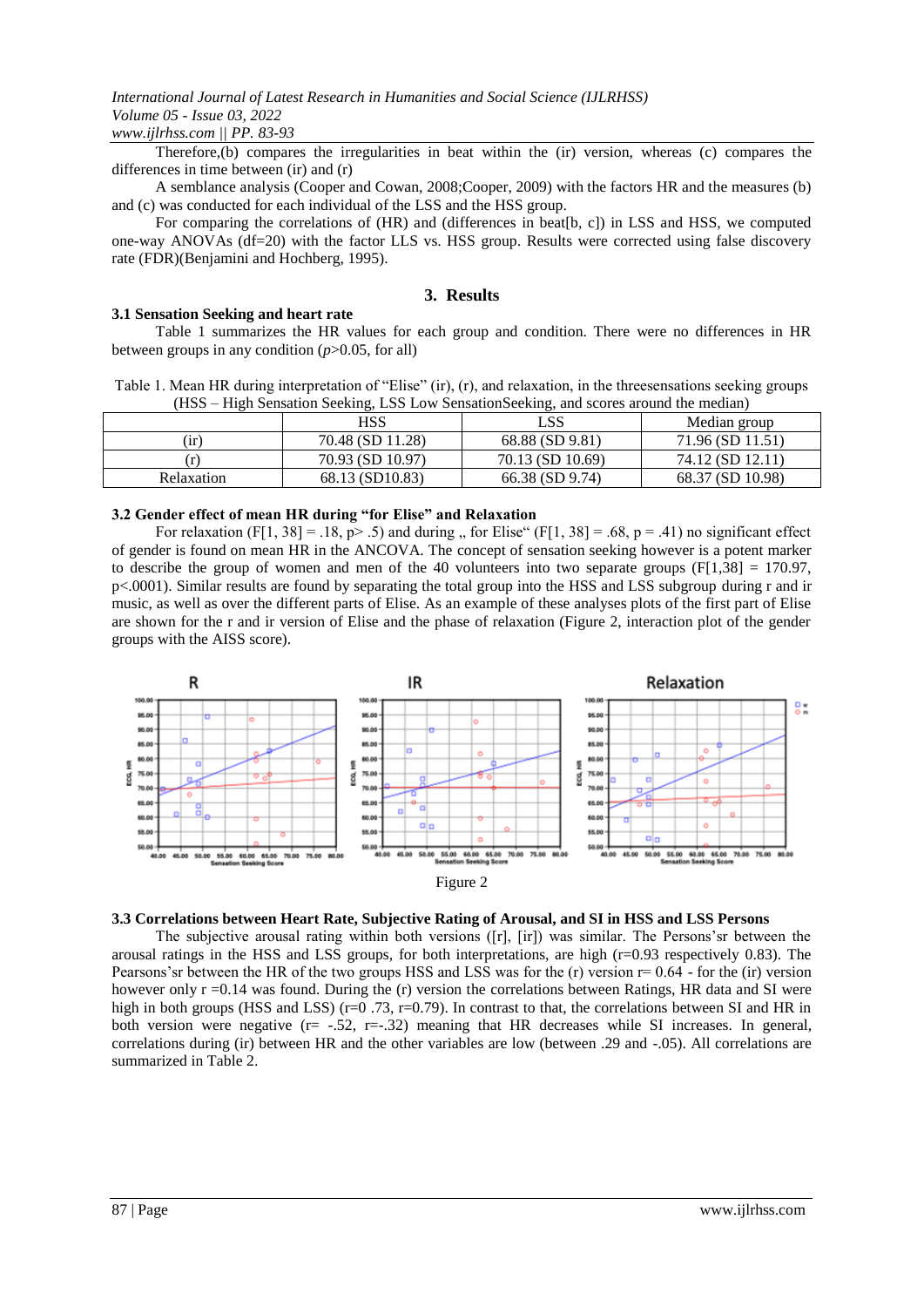| Table 2. I calson Correlations sound intensity (51), fatting, and healt fate (FIN) in H55 and E55 persons, 1 –<br>regular interpretation (synthesizer) and ir = irregular interpretation ("Tempo Rubato"). |           |                                               |           |           |              |           |                                                   |           |                |       |
|------------------------------------------------------------------------------------------------------------------------------------------------------------------------------------------------------------|-----------|-----------------------------------------------|-----------|-----------|--------------|-----------|---------------------------------------------------|-----------|----------------|-------|
|                                                                                                                                                                                                            |           | Rating HSS r Rating LSS r ECG HSS r ECG LSS r |           |           | S1r          |           | Rating HSS ir Rating LSS ir ECG HSS ir ECG LSS ir |           |                | SI ir |
| Rating HSS r                                                                                                                                                                                               |           |                                               |           |           |              |           |                                                   |           |                |       |
| p (2-tailed)                                                                                                                                                                                               |           |                                               |           |           |              |           |                                                   |           |                |       |
| N                                                                                                                                                                                                          | 71935     |                                               |           |           |              |           |                                                   |           |                |       |
| Rating LSS r                                                                                                                                                                                               | 0.9345    | 1                                             |           |           |              |           |                                                   |           |                |       |
| p (2-tailed)                                                                                                                                                                                               | < 0.0001  |                                               |           |           |              |           |                                                   |           |                |       |
| expl. var.                                                                                                                                                                                                 | 87%       |                                               |           |           |              |           |                                                   |           |                |       |
| Ν                                                                                                                                                                                                          | 71935     | 71935                                         |           |           |              |           |                                                   |           |                |       |
| <b>ECG HSS r</b>                                                                                                                                                                                           | $-0.7027$ | $-0.6868$                                     | 1         |           |              |           |                                                   |           |                |       |
| p (2-tailed)                                                                                                                                                                                               | < 0.0001  | < 0.0001                                      |           |           |              |           |                                                   |           |                |       |
| expl. var.                                                                                                                                                                                                 | 49%       | 47%                                           |           |           |              |           |                                                   |           |                |       |
| Ν                                                                                                                                                                                                          | 71935     | 71935                                         | 71935     |           |              |           |                                                   |           |                |       |
| <b>ECG LSS r</b>                                                                                                                                                                                           | $-0.3698$ | $-0.3522$                                     | 0.6413    | 1         |              |           |                                                   |           |                |       |
| p (2-tailed)                                                                                                                                                                                               | < 0.0001  | < 0.0001                                      | < 0.0001  |           |              |           |                                                   |           |                |       |
| expl. var.                                                                                                                                                                                                 | 14%       | 12%                                           | 41%       |           |              |           |                                                   |           |                |       |
| Ν                                                                                                                                                                                                          | 71935     | 71935                                         | 71935     | 71935     |              |           |                                                   |           |                |       |
| $\overline{\text{Slr}}$                                                                                                                                                                                    | 0.733     | 0.7916                                        | $-0.5232$ | $-0.3166$ | $\mathbf{1}$ |           |                                                   |           |                |       |
| p (2-tailed)                                                                                                                                                                                               | < 0.0001  | < 0.0001                                      | < 0.0001  | < 0.0001  |              |           |                                                   |           |                |       |
| expl. var.                                                                                                                                                                                                 | 54%       | 63%                                           | 27%       | 10%       |              |           |                                                   |           |                |       |
| N                                                                                                                                                                                                          | 69435     | 69435                                         | 69435     | 69435     | 69435        |           |                                                   |           |                |       |
| Rating HSS ir                                                                                                                                                                                              | 0.8316    | 0.8438                                        | $-0.7544$ | $-0.3847$ | 0.807        | 1         |                                                   |           |                |       |
| p (2-tailed)                                                                                                                                                                                               | < 0.0001  | < 0.0001                                      | < 0.0001  | < 0.0001  | < 0.0001     |           |                                                   |           |                |       |
| expl. var.                                                                                                                                                                                                 | 69%       | 71%                                           | 57%       | 15%       | 65%          |           |                                                   |           |                |       |
| Ν                                                                                                                                                                                                          | 71935     | 71935                                         | 71935     | 71935     | 69435        | 71976     |                                                   |           |                |       |
| Rating LSS ir                                                                                                                                                                                              | 0.7339    | 0.7224                                        | $-0.6539$ | $-0.1987$ | 0.6862       | 0.8977    | $\mathbf{1}$                                      |           |                |       |
| p (2-tailed)                                                                                                                                                                                               | < 0.0001  | < 0.0001                                      | < 0.0001  | < 0.0001  | < 0.0001     | < 0.0001  |                                                   |           |                |       |
| expl. var.                                                                                                                                                                                                 | 54%       | 52%                                           | 43%       | 4%        | 47%          | 81%       |                                                   |           |                |       |
| N                                                                                                                                                                                                          | 71935     | 71935                                         | 71935     | 71935     | 69435        | 71976     | 71976                                             |           |                |       |
| <b>ECG HSS ir</b>                                                                                                                                                                                          | $-0.305$  | $-0.3047$                                     | 0.4428    | 0.379     | $-0.2975$    | $-0.3334$ | $-0.3094$                                         | 1         |                |       |
| p (2-tailed)                                                                                                                                                                                               | < 0.0001  | < 0.0001                                      | < 0.0001  | < 0.0001  | < 0.0001     | < 0.0001  | < 0.0001                                          |           |                |       |
| expl. var.                                                                                                                                                                                                 | 9%        | 9%                                            | 20%       | 14%       | 9%           | 11%       | 10%                                               |           |                |       |
| Ν                                                                                                                                                                                                          | 71935     | 71935                                         | 71935     | 71935     | 69435        | 71976     | 71976                                             | 71976     |                |       |
| <b>ECG LSS ir</b>                                                                                                                                                                                          | 0.0598    | 0.0789                                        | 0.189     | 0.1457    | 0.2505       | 0.1424    | 0.1251                                            | 0.1403    | $\overline{1}$ |       |
| p (2-tailed)                                                                                                                                                                                               | < 0.0001  | < 0.0001                                      | < 0.0001  | < 0.0001  | < 0.0001     | < 0.0001  | < 0.0001                                          | < 0.0001  |                |       |
| expl. var.                                                                                                                                                                                                 | 0%        | 1%                                            | 4%        | 2%        | 6%           | 2%        | 2%                                                | 2%        |                |       |
| N                                                                                                                                                                                                          | 71935     | 71935                                         | 71935     | 71935     | 69435        | 71976     | 71976                                             | 71976     | 71976          |       |
| SI ir                                                                                                                                                                                                      | 0.2965    | 0.2037                                        | $-0.0543$ | 0.2814    | 0.4888       | 0.4757    | 0.5917                                            | $-0.0747$ | 0.4496         |       |
| p (2-tailed)                                                                                                                                                                                               | < 0.0001  | < 0.0001                                      | < 0.0001  | < 0.0001  | < 0.0001     | < 0.0001  | < 0.0001                                          | < 0.0001  | < 0.0001       |       |
| expl. var.                                                                                                                                                                                                 | 9%        | 4%                                            | 0%        | 8%        | 24%          | 23%       | 35%                                               | 1%        | 20%            |       |
| N                                                                                                                                                                                                          | 71935     | 71935                                         | 71935     | 71935     | 69435        | 71976     | 71976                                             | 71976     | 71976          | 71976 |

Table 2. Pearson Correlations sound intensity (SI), rating, and heart rate (HR) in HSS and LSS persons,  $r =$ 

Pearson correlation, p (2-tailed), exp. var (explained variance), N (number of values)

#### **3.4 Rhythmic Variations in (r) and (ir) Interpretations**

In (ir), positive correlations between differences of succeeding beat-times (b) and HR were found in the interval (scale) of 35-50 s in LSS subjects (Figure 4).The one-way ANOVA (df: 2/20) showed significant differences between LSS and HSS in the interval (scale) of 35-50 s (Figure 3) (FDR corrected p<.007).

Furthermore, positive correlations between differences between regular and irregular beat-times (c) and HR can be detected in time-intervals (scales) 80-100 s and 40-60 s in LSS subjects (Figure 4). Positive correlations point to an increase of HR during the acceleration in beats. In contrast HSS subjects show negative correlation between both measures of rhythmic variation (b and c) and HR (in time-intervals 40-100 s). Here the one-way ANOVA (df: 2/20) revealed differences within time-intervals (scales) 40-60 s and 10-40 s (FDR corrected, p<.001).Therefore, the acceleration in beats is accompanied by a deceleration of HR.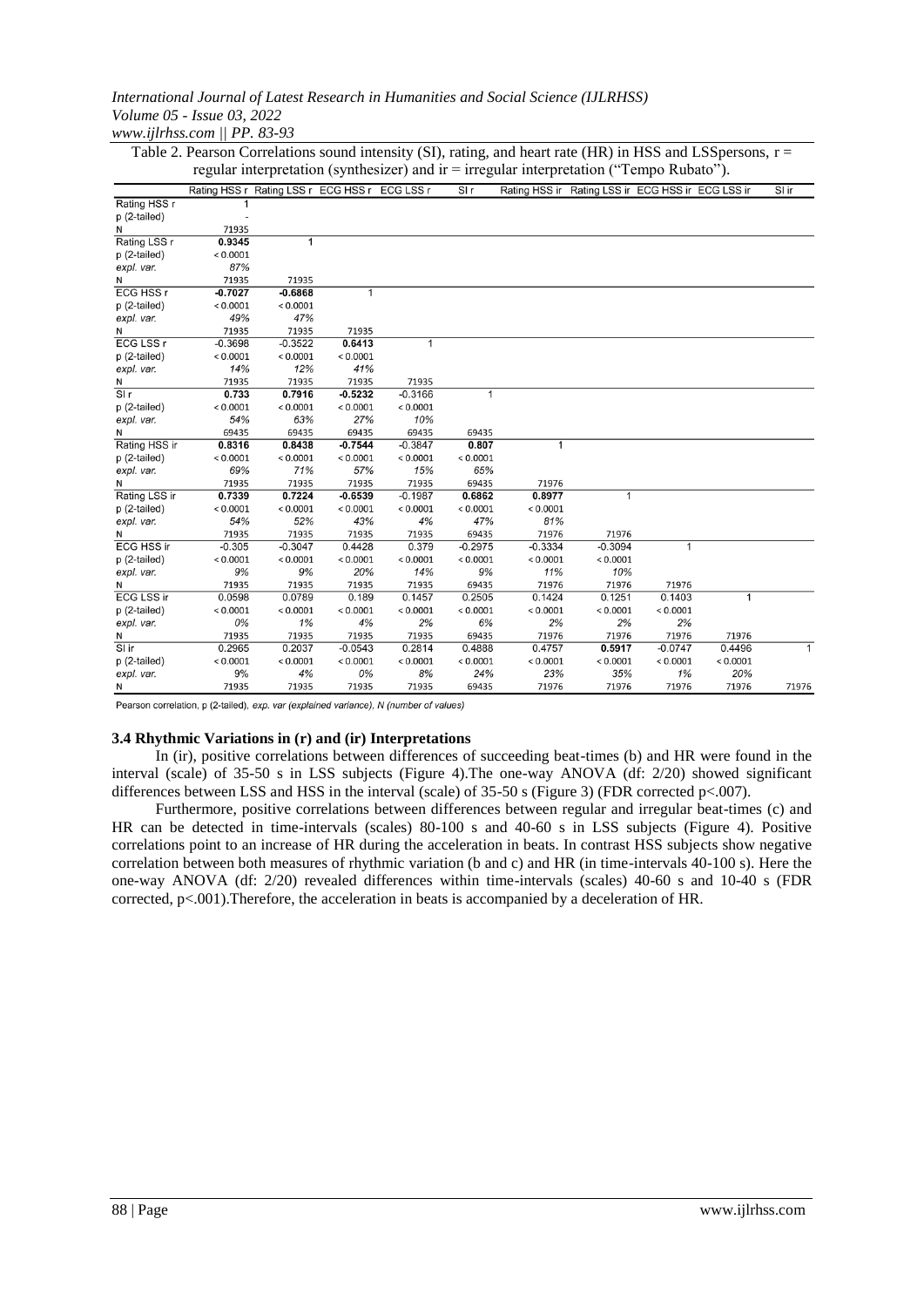

Figure 3



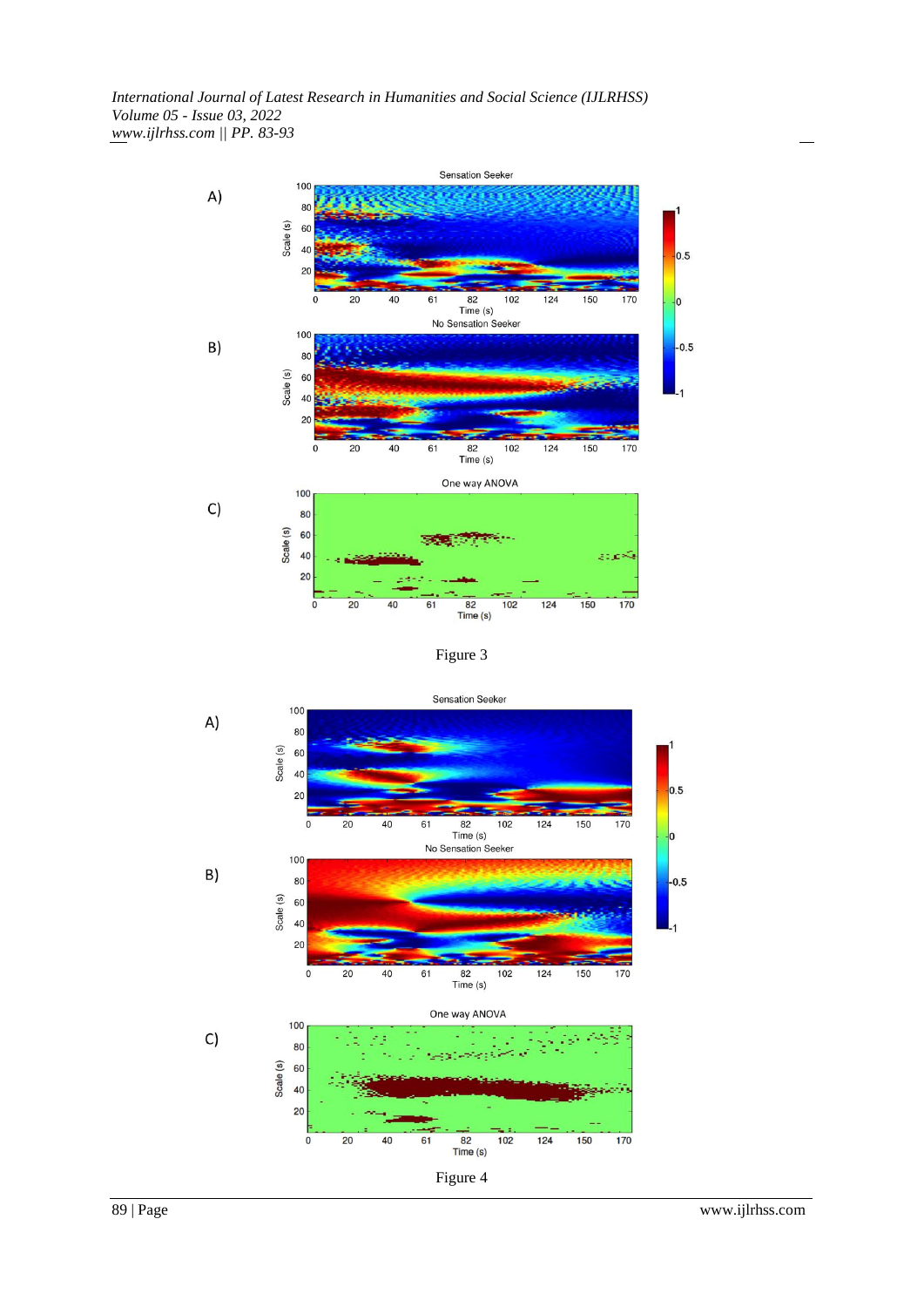#### **4. Discussion**

Heart rate during irregularly (ir) and regularly (r) played interpretations of Ludwig van Beethoven's " For Elise "showed distinct differences, which may be responsible for the experienced emotional arousal. By quantifying the beat variability of the (ir) and (r) version, we were able to show that temporal expectation violations can cause cardiovascular and therefore - very likely – emotional reactions. Furthermore, we showed that the concept of SS alters physiological reactions to music considerably.

As shown in previous studies with different musical stimuli (Schubert, 2004;Mikutta et al., 2012;Mikutta et al., 2013) SI and subjective ratings were positive correlated. In the present study, this was especially true for the (r) version of "For Elise". However in the (ir) version, the correlation between subjective rating and SI was much lower than in the (r) version, suggesting that in the (ir) version other musical elements besides the SI were responsible for the perceived arousal. There was no difference between HSS and LSS persons concerning their subjective rating in both versions of the musical piece ( $r=0.93$ ). This finding is in line with (Bhatara et al., 2009), dealing with versions of music performances in which changes in time and intensity were parametrically manipulated, and participants asked to rate the emotional expressivity of those pieces. Emotional judgments monotonically decreased with performance variability. Similar to the findings of the present study time changes were found to explain more variance in reported emotional expressivity than sound intensity.

There was no correlation between SI and HR in both versions. In this respect HSS and LSS persons react in a similar way in the (r) version (correlation .64) and in different way in the (ir) version (correlation .14). These results show that by taking away the rhythmic variability of the music piece, it is lacking important features, which are responsible for the emergence of emotions. However, this global analysis of the course in HR, Subjective Rating, and SI ignores all local connections between these variables.

To focus specifically on music's variations in time, (b) differences between succeeding beats in the (ir) version and (c) differences between the beats in the (r) version and the (ir) version were computed. Both time series were correlated to HR of the HSS and LSS subjects during the (ir) version of "For Elise". The (r) version is used as reference to quantify acceleration (y-axis positive direction in Figure 5) and deceleration (y-axis negative direction in Figure 6) in the (ir) version. Using the semblance analysis (Cooper and Cowan, 2008), it was possible to calculate local correlations that describe HR accelerations coming along with differences between succeeding beats (b). HSS and LSS persons showed similar HR reactions in small scales (Figure 5, Scale 0-30 s), however LSS subjects were influenced by tempo variations in a larger scale Figure 6, Scale 50-60 s) until second 140 of the piece (till the beginning of the reprise). The differences between the beats in the (r) version and der (ir) version (c), showed similar but even more pronounced results. As compared to regular beat, accelerations are accompanied by an increase in HR in LSS persons especially in the long run (Figure 6, Scale 80-100). These positive correlations were not found in HSS persons. The results suggest that LSS is associated with higher physiological effects (in the sense of defensive reactions) (Neary and Zuckerman, 1976;Kimmel et al., 1979;Brocke et al., 2000), as opposed to HSS, which is associated with small physiological reactions (in the sense of orienting reactions). In the present investigation, the musical piece seems to be insufficiently stimulating for HSS subjects whereas LSS subjects were emotionally involved due to their fine vegetative reactivity to variations in time.

The vegetative reactivity in the LSS persons was most likely triggered due to the temporal expectation violations in the (ir) version. Temporal expectation violations are responded behaviorally by adaptation of the period and phase of taps in response to changes in tempo (Large et al., 2002;Repp and Keller, 2004). It has been shown that temporal expectations are not purely periodic. Both musicians" and non-musicians" temporal expectations deviate from periodicity in ways that are related to musical structure and correlate with tempo fluctuations typical of expressive performance (Repp, 2002;2005;Rankin et al., 2009). However, measured fluctuations of temporal expectations are of a smaller magnitude than tempo fluctuations present in performed music (Repp, 1998).Therefore, prediction of tempo fluctuations explains only a portion of the variance in entrainment.

Neural responses to temporal expectation violations have been demonstrated in beta and gamma band oscillations (Snyder and Large, 2005;Zanto et al., 2005;Fujioka et al., 2009). Moreover, it has recently been shown that temporal unpredictability in the auditory domain is sufficient to produce amygdala activation humans (Herry et al., 2007).

Taken together, the physiological evaluation of variations in time presented in the (ir) version of "For Elise" shows different reactions in HSS and LSS subjects. Whereas HSS subjects display a physiological readiness without specific modifications of HR along with accelerations or decelerations of beats, LSS is connected with fine HR changes triggered by succeeding beats and deviations from regular beat. Therefore, only the LSS subjects might be sensible temporal expectation violations in music as postulated by Narmour(Narmour, 1990;1992) and more recently by Krumhansl(Krumhansl, 2000;Krumhansl and Agres, 2008).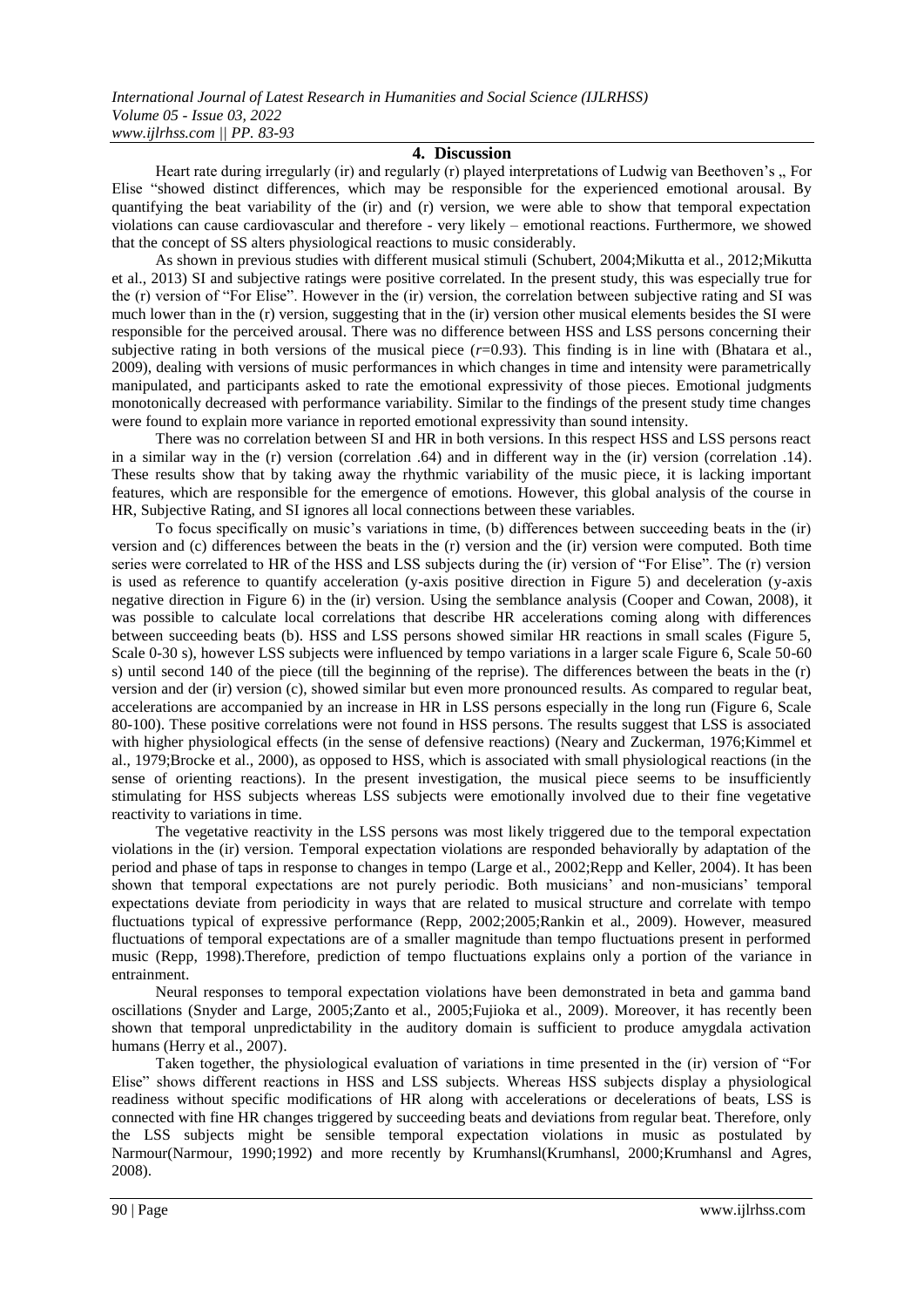Some limitations should be mentioned, which are relevant concerning the external validity of the presented results. First, the concept of SS has an immanent gender bias. In SS men show usually higher scores, and women show usually lower scores. Therefore, the two groups HSS and LSS, which are built using the upper and lower quartile included in the HSS group 10 men and 1 woman and in the LSS group 10 women and 1 man. We controlled this bias by calculating an ANCOVA (cofactors: gender and HR) over all participants. We found no significant effect of the factor gender on HR.

Second, concerning the perception of rhythmic variations in music Habibi et al. (Habibi et al., 2013;2014) showed by using ecological valid musical stimuli, that musicians compared with non-musicians, are significantly better at detecting subtle and unexpected rhythmically deviant notes. Musicians showed enhanced amplitudes of N100 and P200 potentials in the EEG to the delayed note following omissions but did not demonstrate a difference of auditory evoked potentials to the omitted stimuli. These findings suggest that musical training is accompanied by enhanced brain processing of both spectral and temporal aspects of music. In our sample, all participants were non-musicians. However, at least LSS and possibly in a less pronounced way even HSS subjects (perhaps in the sense of an orienting reaction) seem to be sensible listeners, which detect rhythmic variations in the (ir) version of "For Elise". Third, the subjective arousal ratings of HSS and LSS subjects were highly correlated in both interpretations. Therefore, fundaments for the subjective arousal assessment may be in both versions SI and harmonic features and not irregularities in succeeding beats.

In conclusion we were able to show the effect of temporal expectation violations on heart rate and therefore its relevance for perceived emotions. Further, we were able to show the impact of the personality concept of SS on triggers of emotional arousal in music like temporal expectation violations.

## **Conflict of Interest Statement**

The authors declare no conflicts of interest

## **Author Contributions**

All authors had full access to all the data in the study and take responsibility for the integrity of the data and the accuracy of the data analysis. Study concept and design: CM, ADT, AA. Acquisition of data: ADT, CM. Analysis and interpretation of data: AT, CM, AA, WKS, SS. Drafting of the article: CM, AA. Critical revision of the article for important intellectual content: CM, AA. Statistical analysis: ADT, CM, AA, SS. Obtained funding: CM. Administrative, technical, and material support: ADT, SS,. Study supervision: AA.

## **Acknowledgments**

This Research is supported by the Swiss National Foundation, Grant P2SKP3\_148497

## **Literature Cited**

- [1]. Aluja, A., Garcia, O., and Garcia, L.F. (2003). Relationships among extraversion, openness to experience, and sensation seeking. *Personality and Individual Differences* 35**,** 671-680.
- [2]. Arnett, J. (1991). Heavy-Metal Music and Reckless Behavior among Adolescents. *Journal of Youth and Adolescence* 20**,** 573-592.
- [3]. Ball, S.A., and Zuckerman, M. (1990). Sensation Seeking, Eysencks Personality Dimensions and Reinforcement Sensitivity in Concept-Formation. *Personality and Individual Differences* 11**,** 343-353.
- [4]. Benjamini, Y., and Hochberg, Y. (1995). Controlling the False Discovery Rate a Practical and Powerful Approach to Multiple Testing. *Journal of the Royal Statistical Society Series B-Methodological* 57**,** 289- 300.
- [5]. Bernardi, L., Porta, C., and Sleight, P. (2006). Cardiovascular, cerebrovascular, and respiratory changes induced by different types of music in musicians and non-musicians: the importance of silence. *Heart* 92**,** 445-452.
- [6]. Bhatara, A.K., Quintin, E.M., Heaton, P., Fombonne, E., and Levitin, D.J. (2009). The Effect of Music on Social Attribution in Adolescents with Autism Spectrum Disorders. *Child Neuropsychology* 15**,** 375- 396.
- [7]. Brocke, B., Beauducel, A., John, R., Debener, S., and Heilemann, H. (2000). Sensation seeking and affective disorders: characteristics in the intensity dependence of acoustic evoked potentials. *Neuropsychobiology* 41**,** 24-30.
- [8]. Cohen, J.D., Macwhinney, B., Flatt, M., and Provost, J. (1993). PsyScope: An interactive graphic system for designing and controlling experiments in the psychology laboratory using Macintosh computers. *Behavior Research Methods, Instruments and Computers* 25**,** 257-271.
- [9]. Cooper, G.R.J. (2009). Wavelet-based semblance filtering. *Computers & Geosciences* 35**,** 1988-1991.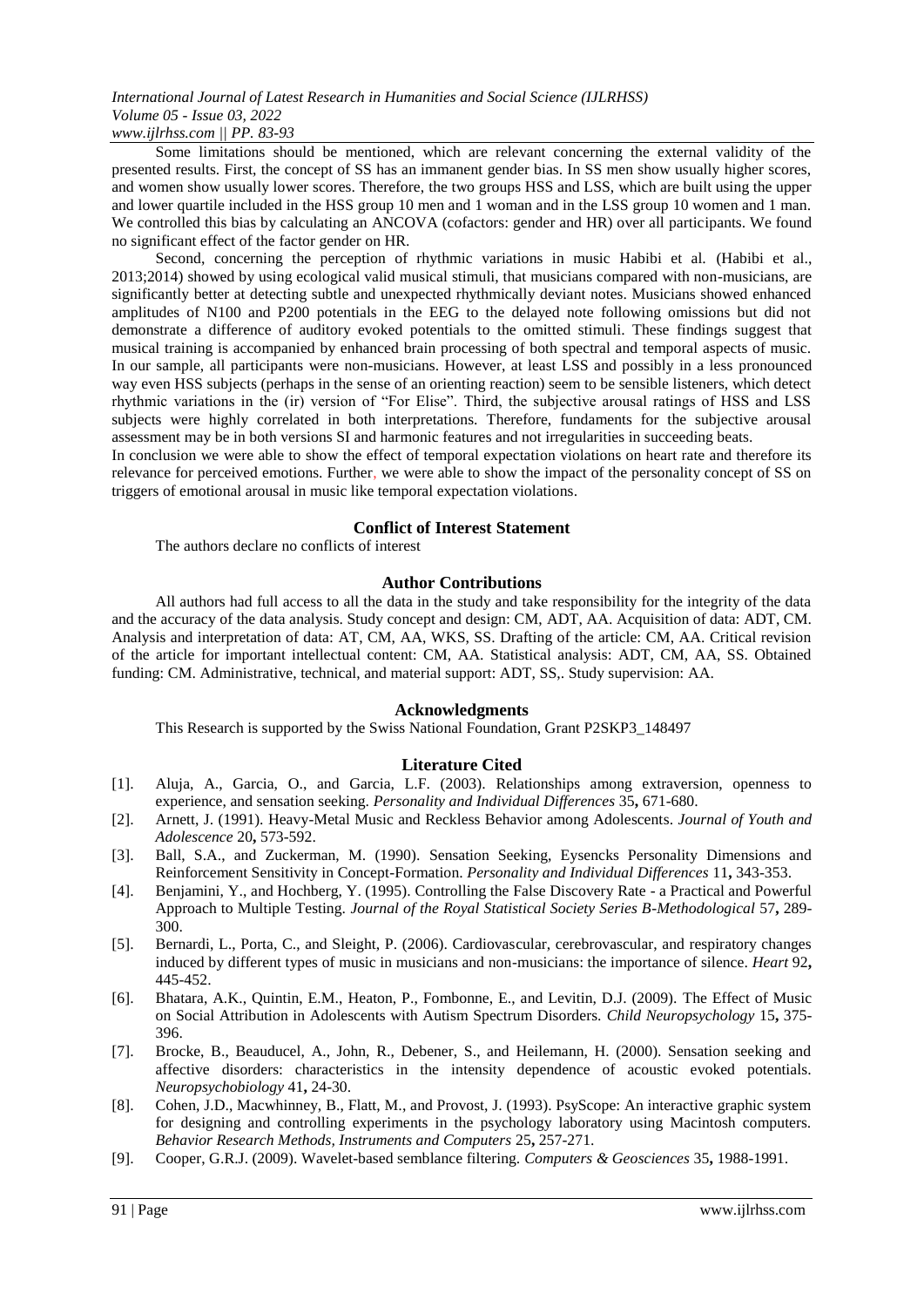- [10]. Cooper, G.R.J., and Cowan, D.R. (2008). Comparing time series using wavelet-based semblance analysis. *Computers & Geosciences* 34**,** 95-102.
- [11]. Eysenck, H.J., and Eysenck, S.B.G. (1967a). On Unitary Nature of Extraversion. *Acta Psychologica* 26**,** 383-&.
- [12]. Eysenck, S.B.G., and Eysenck, H.J. (1967b). Physiological Reactivity to Sensory Stimulation as a Measure of Personality. *Psychological Reports* 20**,** 45-&.
- [13]. Finck, H.T., and Paderewski, I.J. (1909). *Success in music and how it is won.* New York: C. Scribner's sons.
- [14]. Fujioka, T., Trainor, L.J., Large, E.W., and Ross, B. (2009). Beta and Gamma Rhythms in Human Auditory Cortex during Musical Beat Processing. *Neurosciences and Music Iii: Disorders and Plasticity* 1169**,** 89-92.
- [15]. Gerra, G., Fertomani, G., Zaimovic, A., Caccavari, R., Reali, N., Maestri, D., Avanzini, P., Monica, C., Delsignore, R., and Brambilla, F. (1996). Neuroendocrine responses to emotional arousal in normal women. *Neuropsychobiology* 33**,** 173-181.
- [16]. Habibi, A., Wirantana, V., and Starr, A. (2013). Cortical Activity during Perception of Musical Pitch: Comparing Musicians and Nonmusicians. *Music Perception* 30**,** 463-479.
- [17]. Habibi, A., Wirantana, V., and Starr, A. (2014). Cortical Activity During Perception of Musical Rhythm: Comparing Musicians and Nonmusicians. *Psychomusicology: Music, Mind, and Brain* 24**,** 125-135.
- [18]. Herry, C., Bach, D.R., Esposito, F., Di Salle, F., Perrig, W.J., Scheffler, K., Luthi, A., and Seifritz, E. (2007). Processing of temporal unpredictability in human and animal amygdala. *Journal of Neuroscience* 27**,** 5958-5966.
- [19]. Hudson, R. (1994). *Stolen time: the history of tempo rubato.* Oxford, New York: Clarendon Press; Oxford University Press.
- [20]. Iwanaga, M., Ikeda, M., and Iwaki, T. (1996). The effects of repetitive exposure to music on subjective and physiological responses. *Journal of Music Therapy* 33**,** 219-230.
- [21]. Iwanaga, M., and Moroki, Y. (1999). Subjective and physiological responses to music stimuli controlled over activity and preference. *Journal of Music Therapy* 36**,** 26-38.
- [22]. Kimmel, H.D., Olst, E.H.V., Orlebeke, J.F., and North Atlantic Treaty Organization. Scientific Affairs Division. (1979). *The Orienting reflex in humans : an international conference sponsored by the Scientific Affairs Division of the North Atlantic Treaty Organization, Leeuwenhorst Congress Center, The Netherlands, June 1978.* Hillsdale, N.J., New York: L. Erlbaum Associates
- [23]. Koelsch, S. (2014). Brain correlates of music-evoked emotions. *Nature Reviews Neuroscience* 15**,** 170- 180.
- [24]. Koelsch, S., Kilches, S., Steinbeis, N., and Schelinski, S. (2008). Effects of unexpected chords and of performer's expression on brain responses and electrodermal activity. *PLoS ONE* 3**,** e2631.
- [25]. Krumhansl, C.L. (1997). An exploratory study of musical emotions and psychophysiology. *Canadian Journal of Experimental Psychology-Revue Canadienne De Psychologie Experimentale* 51**,** 336-353.
- [26]. Krumhansl, C.L. (2000). Rhythm and pitch in music cognition. *Psychological Bulletin* 126**,** 159-179.
- [27]. Krumhansl, C.L. (2002). Music: A link between cognition and emotion. *Current Directions in Psychological Science* 11**,** 45-50.
- [28]. Krumhansl, C.L., and Agres, K.R. (2008). Musical expectancy: The influence of musical structure on emotional response. *Behavioral and Brain Sciences* 31**,** 584-+.
- [29]. Large, E.W., Fink, P., and Kelso, J.a.S. (2002). Tracking simple and complex sequences. *Psychological Research-Psychologische Forschung* 66**,** 3-17.
- [30]. Large, E.W., and Palmer, C. (2002). Perceiving temporal regularity in music. *Cognitive Science* 26**,** 1-37.
- [31]. Litle, P., and Zuckerman, M. (1986). Sensation Seeking and Music Preferences. *Personality and Individual Differences* 7**,** 575-578.
- [32]. Mcnamara, L., and Ballard, M.E. (1999). Resting arousal, sensation seeking, and music preference. *Genetic Social and General Psychology Monographs* 125**,** 229-250.
- [33]. Mikutta, C., Altorfer, A., Strik, W., and Koenig, T. (2012). Emotions, arousal, and frontal alpha rhythm asymmetry during Beethoven's 5th symphony. *Brain Topogr* 25**,** 423-430.
- [34]. Mikutta, C.A., Maissen, G., Altorfer, A., Strik, W., and Koenig, T. (2014). Professional musicians listen differently to music. *Neuroscience* 268**,** 102-111.
- [35]. Mikutta, C.A., Schwab, S., Niederhauser, S., Wuermle, O., Strik, W., and Altorfer, A. (2013). Music, perceived arousal, and intensity: psychophysiological reactions to Chopin's "Tristesse". *Psychophysiology* 50**,** 909-919.
- [36]. Narmour, E. (1990). *The analysis and cognition of basic melodic structures : the implication-realization model.* Chicago ; London: The University of Chicago Press.